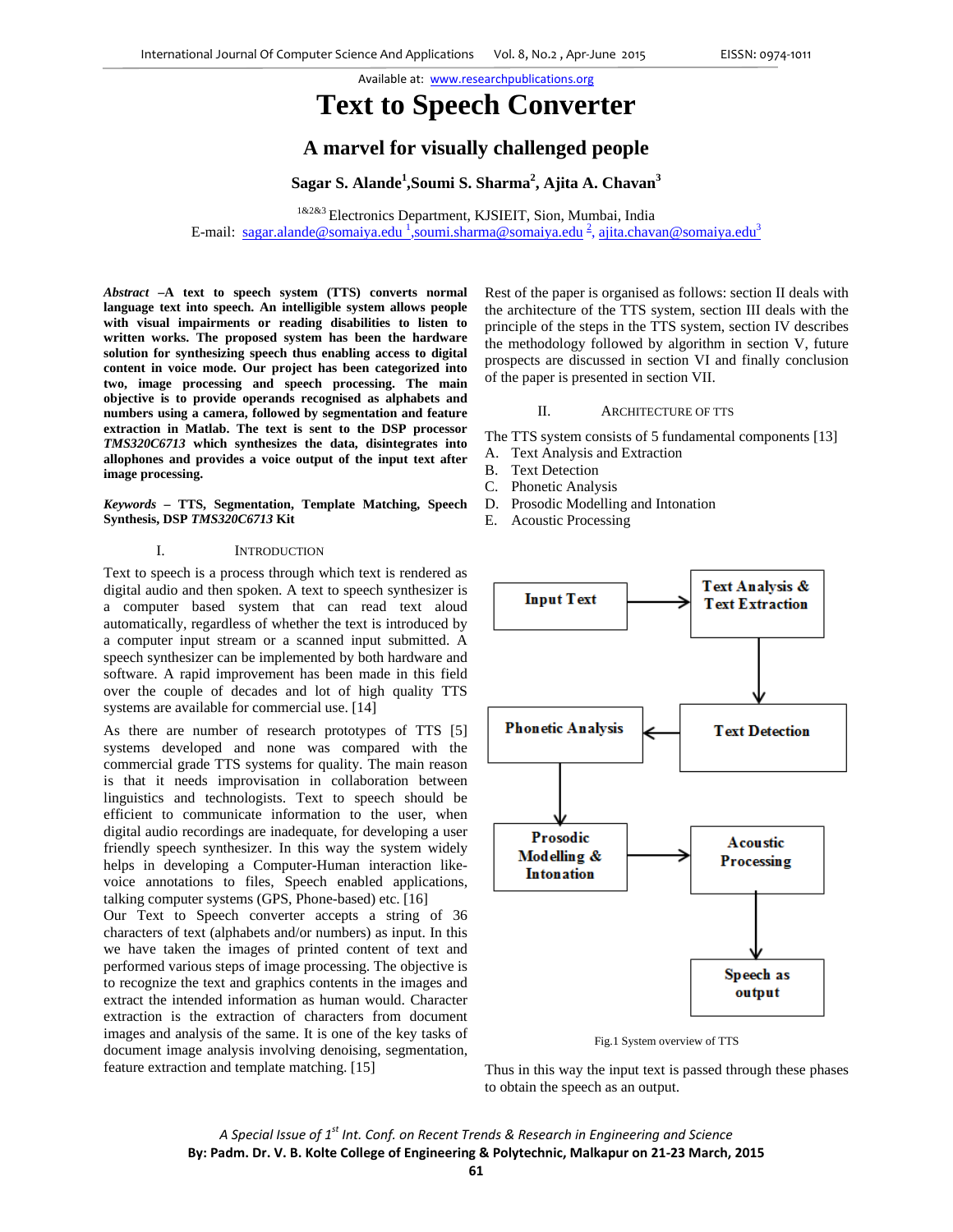#### Available at: www.researchpublications.org

#### III. **PRINCIPLE**

### A. Text Analysis and Extraction

The Text Analysis part is pre-processing part which analyse the input text. The input image can be colour or gray scale image [4]. The proposed filter decomposes input image into several sub images based on the size of the characters. Extraction processing includes three steps – feature emphasis, character extraction and noise reduction. In feature emphasis [11] step, among various filters like Gaussian, Laplacian of Gaussian filters, Gaussian filter is used to emphasize character features in sub images and removes most of the noise.

Text extraction [6] is done in order to speed up the data entry. This paper aims at performing filtering of the taken images through camera followed by text extraction and localization through segmentation and other morphological techniques. This paper describes the edge based technique for text detection. Edge based methods focus on high contrast between the text and the background and the edges of the text boundary are identified and merged. [1], [2]

#### **B.** Text Detection

Text detection is done under the heading template matching including the formation of the template database [3]. Matching is based on polygon matching, formation of chain codes or segmenting each character based on the number of pixels assigned for each alphabet.



Fig.2 Samples of Template

#### C. Phonetic Analysis

Phonetic Analysis converts the orthographical symbols into phonological ones using a phonetic alphabet, basically known as "grapheme-to-phoneme" conversion. Phone is a sound that has definite shape as a sound wave. Phone is the smallest sound unit. A collection of phones that constitute minimal distinctive phonetic units are called Phoneme. [17]

#### D. Prosodic Modelling and Intonation

The concept of prosody is the combination of stress pattern, rhythm and intonation in a speech. The prosodic modelling describes the speaker's emotion. Intonation is simply a variation of speech while speaking.

#### E. Acoustic Processing

The speech will be spoken according to the voice characteristics of a person, there are three type of Acoustic synthesing available.

A. Concatenative Synthesis

The concatenation of pre-recorded human voice is called Concatenative synthesis. In this process a database is needed having all the pre-recorded words.

#### **B.** Formant Synthesis

Formant-synthesized speech can be constantly intelligible. It does not have any database of speech samples.

C. Articulatory Synthesis

Speech organs are called Articulators. In this articulatory synthesis techniques for synthesizing speech based on models of the human vocal tract are to be developed. It produces a complete synthetic output. [13]

#### IV. METHODOLOGY

In this paper the camera-captured document image is considered as the input. The document image may consist of alphabets and numerals. First step is to read the input image that is the scanned or camera captured. The captured image is loaded as the input. If coloured then the image is converted from RGB to binary in the pre-processing stage called as binarization and then the background is removed. The image resulting from the scanning process may contain a certain amount of noise and hence, pre-processing is required. Gaussian filter is used for the same.

The relevant information about the characters is extracted from the pre-processed image using erosion and dilation related morphological techniques and segmentation is done. The images of A to Z and numerals 0 to 9 are set as templates. They are resized to the dimensions of the extracted characters and template matching is done. The matching is done on the basis of boundary detection. Thus, polygon detection is used. The characters in the template are assigned particular polygons and then they are matched accordingly.



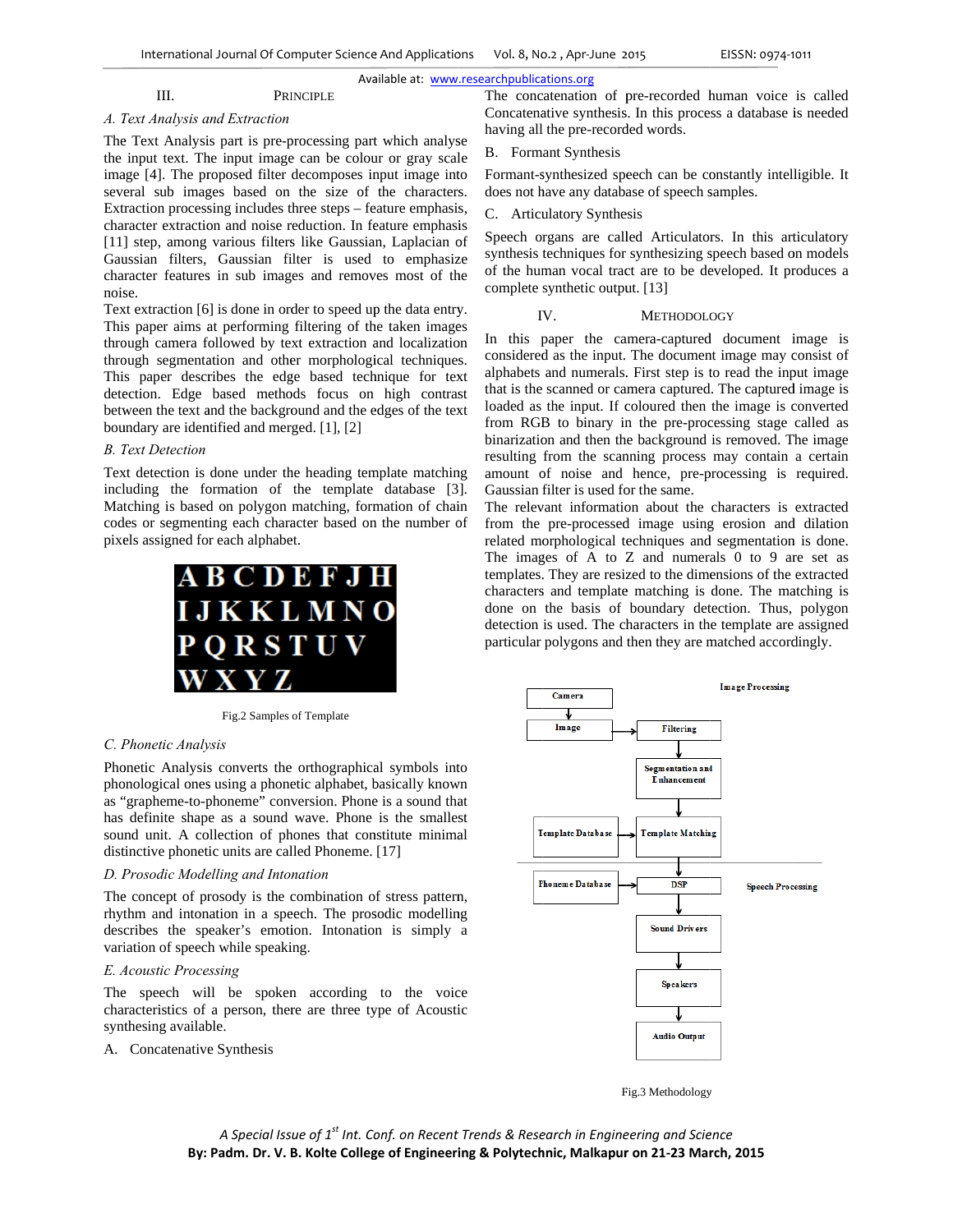$\overline{\phantom{a}}$ 

#### Available at: www.researchpublications.org

DSP *TMS320C6713DSK* [10] is used for the speech [8] processing part. Phoneme database is created by recording of every alphabets and numerals called phones and converting it into a wave file [9]. The speech waveform is converted to a type of parametric representation for further analysis and processing. This is referred to as the signal-processing front end \*\* followed by the matching of the template. The matched waveform is identified and the particular file is read aloud through the DSP. Sound drivers are also used to amplify the sound and the audio is obtained as output.

## V. ALGORITHM

#### *A. Image* Processing

In this paper, the captured image is filtered initially before processing the image to remove the noise present in the image. 3\*3 Gaussian filter is used for this purpose. Gaussian will have function as follows:

$$
H (m, n) = e^{-\left\{\frac{(m+n)^2}{2\sigma^2}\right\}}
$$
  
3\*3 mask is given by: 
$$
H(m, n) = \frac{1}{16} \begin{bmatrix} 1 & 2 & 1 \\ 2 & 4 & 2 \\ 1 & 2 & 1 \end{bmatrix}
$$

The filtered image is dilated and eroded for further enhancement. Dilation [3] is a process in which the binary image is expanded from its original shape using a structuring element. The dilation operation is defined by

$$
X \bigoplus A = \{ z | \bigcap (\hat{A})_z \cap X \subseteq X \}
$$

Where  $(\hat{A})_z$  = the image A rotated about origin.



Erosion [3] is a counter process of dilation. If dilation enlarges image then erosion shrinks the image. The way image is shrunk is determined by the structuring element. The erosion operation is defined by

$$
X \quad A = \{ z | (A)_z \subseteq X \}
$$

Where  $(A)_z$  = the image A rotated about origin



Representation techniques are used for the templates so that matching can be made more reliable. The representation technique used in this paper is Polygon Approximation.

Polygons for various characters are set and then compared with the extracted character. Maximum matched character is finally identified.

#### *B. Speech Processing*

In this paper the processed image is matched with the phoneme database. Phoneme database is created by recording each of the characters and then converting it to wave file. The MFCCs [18] are calculated from the waveforms which are used for matching. Matching is done by finding out the Euclidean distance between the input signals and the voice signals in the database. Finally, audio output is obtained.



Linear Prediction Coding (LPC) methods are used in speech coding, speech synthesis, speech recognition, speaker recognition and verification and for speech storage. They provide extremely accurate estimates of speech parameters.



#### VI. FUTURE WORK

Direct reading of text from binary image or colour image is a challenging task [7] because of the complex background or degradations introduced during the scanning of a paper document. In this paper a simple solution is presented based on dilation and erosion. In the future, the proposed work can be enhanced by increasing the database to contain alphabets, numbers of any font style, font size and making friendlier by including different handwritten styles. However the one disadvantage of having both numbers and alphabets in the database is the possibility of misinterpretation of digits having similar features. This can be overcome by improving the morphological techniques used.

Even more variation under the part of prosodic modelling and intonation can be done in the TTS system. Prosody is the combination of stress pattern, rhythm and intonation in a speech. Thus by introducing prosodic modelling speaker's

*A Special Issue of 1st Int. Conf. on Recent Trends & Research in Engineering and Science* **By: Padm. Dr. V. B. Kolte College of Engineering & Polytechnic, Malkapur on 21‐23 March, 2015**